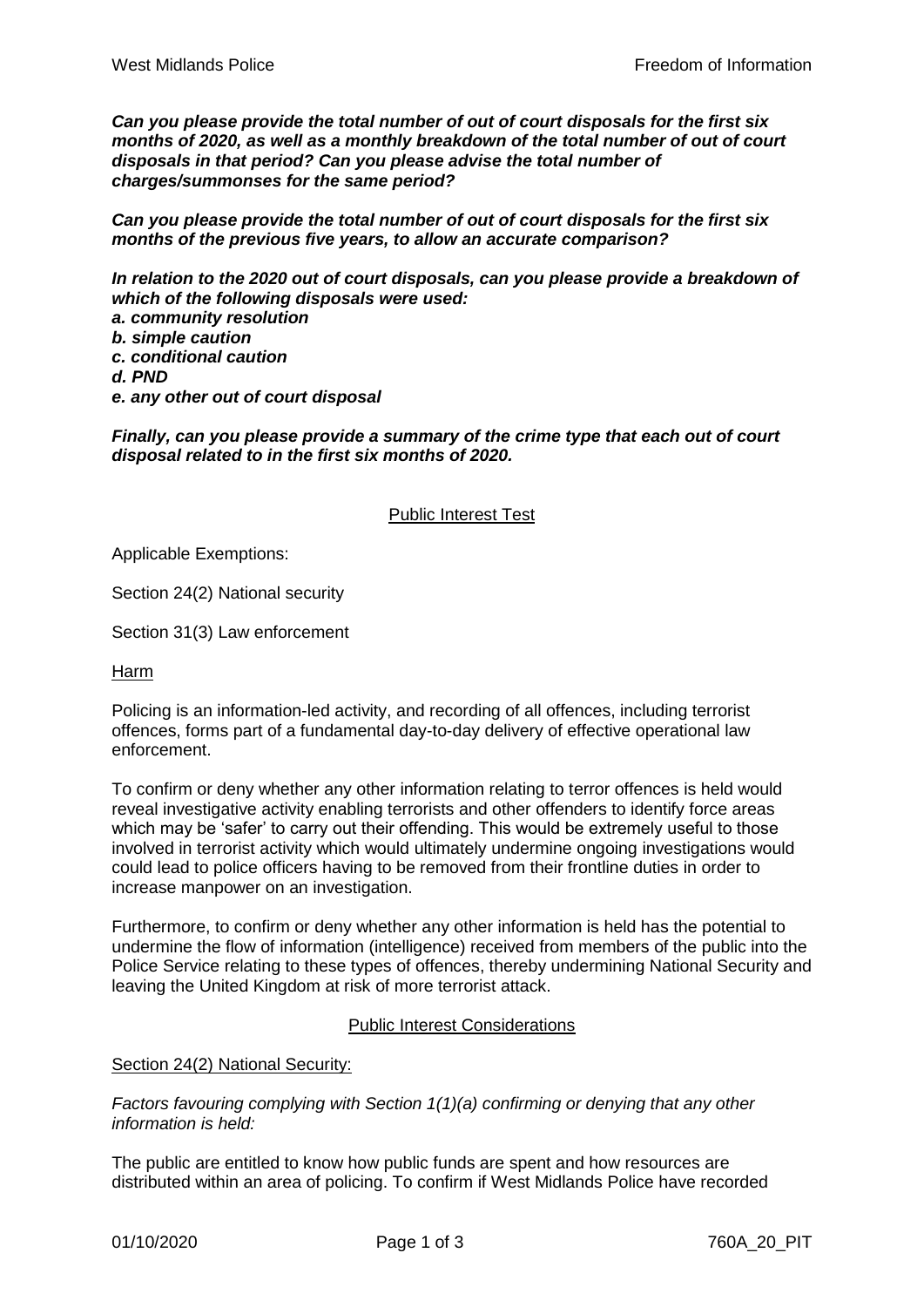terrorism offences would enable the general public to hold West Midlands Police to account ensuring all such offences are recorded and investigated appropriately. In the current financial climate of cuts and with the call for transparency of public spending this would enable improved public debate.

## *Factors against complying with Section 1(1)(a) neither confirming nor denying that any other information is held:*

Security measures are put in place to protect the community we serve. As evidenced within the harm, to confirm whether or not individual forces hold information relating to terrorism offences would highlight to terrorists, and individuals intent on carrying out criminal activity, vulnerabilities within West Midlands Police.

Taking into account the current security climate within the United Kingdom, no information (such as the citing of an exemption which confirms information is held; or conversely, stating no information is held) which may aid a terrorist should be disclosed. To what extent this information may aid a terrorist is unknown, but it is clear that it will have an impact on a force's ability to monitor terrorist activity.

Irrespective of what information is or isn't held, the public entrust the Police Service to make appropriate decisions with regard to their safety and protection and the only way of reducing risk is to be cautious with what is placed into the public domain.

The cumulative effect of terrorists gathering information from various sources would have even more impact when linked to other information gathered from various sources about terrorism. The more information disclosed over time will give a more detailed account of the tactical infrastructure of not only a force area but also the country as a whole.

Any incident that results from such a disclosure would, by default, affect National Security.

### Section 31(3) Law Enforcement

*Factors favouring complying with Section 1(1)(a) confirming or denying that any other information is held:*

Confirming that information exists relating to terror offences would lead to a better informed public which may encourage individuals to provide intelligence in order to reduce offences.

*Factors against complying with Section 1(1)(a) neither confirming nor denying that any other information is held:*

Confirmation or denial that information relating to terror offences is held in this case would suggest West Midlands Police take their responsibility to protect information dismissively and inappropriately.

West Midlands Police has a duty of care to the community at large and public safety is of paramount importance. If an FOI disclosure revealed information to the world that would undermine the security of the national infrastructure, offenders, including terrorist organisations, could use this to their advantage which would compromise public safety and more worryingly encourage offenders to carry out further crimes.

By its very nature, information relating to whether or not terror offences have occurred within a specific force area undoubtedly undermines the effective delivery of operational law enforcement.